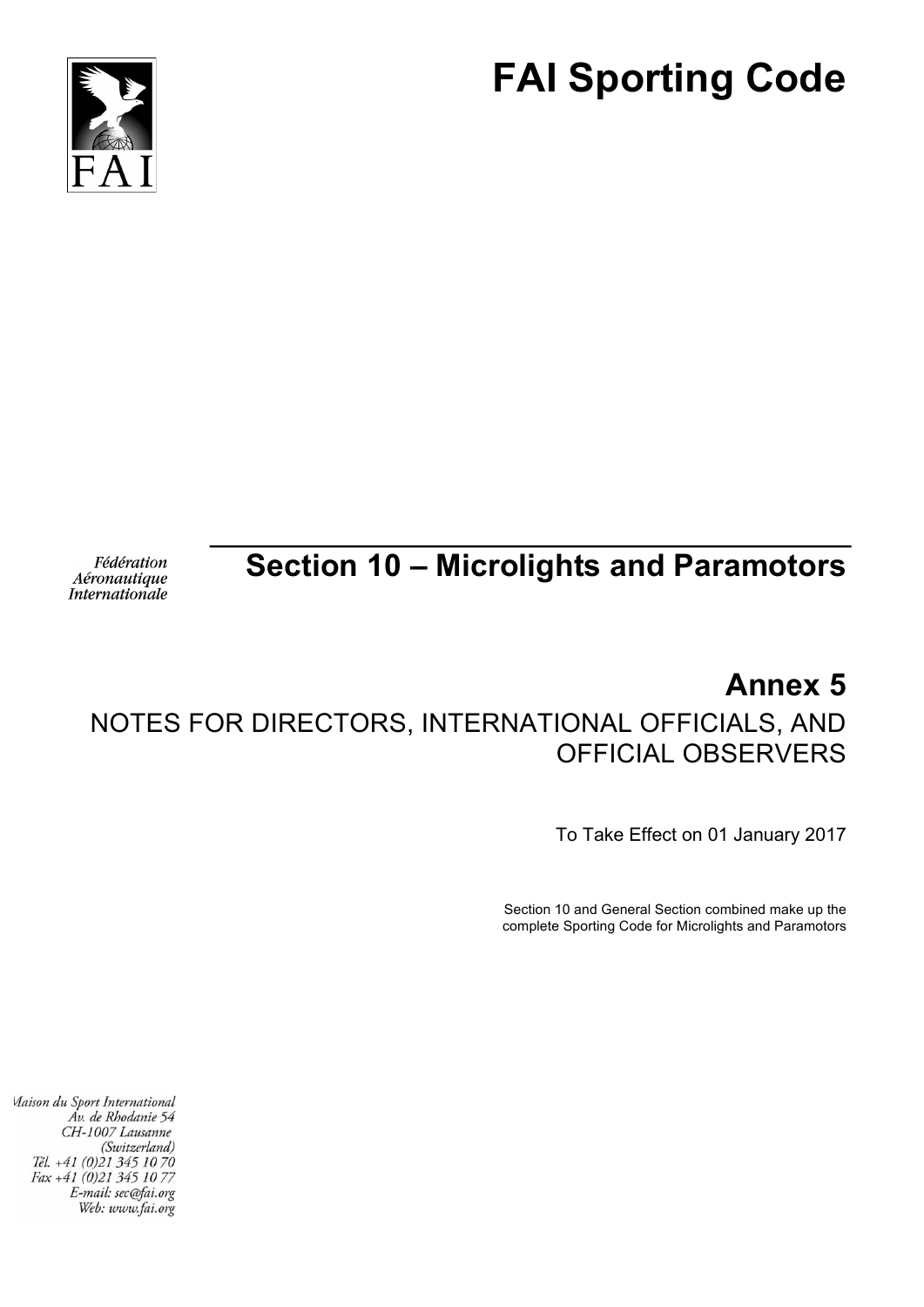### **Annex 5 to SECTION 10**

#### **NOTES FOR DIRECTORS, INTERNATIONAL OFFICIALS AND OFFICIAL OBSERVERS**

#### **1. THE CHAMPIONSHIP DIRECTOR**

The success or failure of an international championship depends on the quality of its competition director. A good director will keep a championship together even with insufficient helpers and poor weather, but an inadequate director can ruin the whole event even when supported by good staff and fine weather.

#### **1.1 SELECTION OF A DIRECTOR**

- 1.1.1 The director of a championship is selected by the NAC (or delegated national association) organising the event with the nomination approved by CIMA.
- 1.1.2 If the director cannot be named at the time of making a preliminary bid, it is essential that he should be in position at least one year ahead of the event. He must have enough time to look after all organisational aspects of the preparation, but may well have to make adjustments to his own life or work. This is often forgotten. Any financial and material support arrangements between the NAC and the director should be finalised before the director is expected to start work.
- 1.1.3 Sometimes confusion is caused by having more than one person in the organisation called director. The administration chief, for example, could be called manager.
- 1.1.4 It should not need saying that the director must have a wide experience of the sport, including having considerable knowledge of its technicalities, operation and needs. It is not enough for the director ,just to be an excellent pilot.
- 1.1.5 The director must want to do the job, be prepared for an immense amount of hard work, and have the health and stamina to complete it. Wanting to do the job means having affection for the sport and respect for the people who do it. This may seem obvious but in a recent championships the director considered himself superior to the competitors and to the FAI rules and in another the director made it known that he had no liking for the type of flying or the people involved. Both events ended with frustration and unhappiness.

#### **1.2 WORK OF A DIRECTOR**

- 1.2.1 The responsibility and work of a director starts with his appointment and continues through the whole preparatory period, followed by 2-3 weeks of 24 hour a day responsibility - though hopefully not work. There will also be a clearing up period at the end.
- 1.2.2 If the championship is to succeed all its departments must complement each other and be efficiently run. This will involve many people in a big event so the initial planning has to be well thought through. This is the first job of the director and includes:
	- a) Layout of the flying area, location of administration and reception offices, accommodation, car parks, social areas, workshops, stores etc so that they conveniently relate to each other. The championship site should be considered as a working village.
	- b) Deciding how work will be divided, into what departments, and deciding who will be in charge of each. For example, airfield marshals, observers and timekeepers, scorers, administration including production of score sheets and briefing notes as well as normal office work, technical officials, accountants, medical and SAR services, PR with local authorities and residents and the press, restaurant, bar, and social arrangements etc as required (S10 A2).
- 1.2.3 It is important for the director to have a small and secluded personal office. It must be possible to have private talks with members of staff and VIPs etc, as well as having somewhere to keep spare clothes, cameras, etc.

#### **1.3 DELEGATION**

- 1.3.1 It is absolutely essential that the director is willing and able to delegate. This means deciding on the best officials for the jobs and giving them responsibility. Officials and their helpers will also have to work hard and their reward is a successful and happy championship. A director who tries to do all the work himself or who interferes unnecessarily prevents this. During the championship the director should have time not only to keep a supervisory eye on the whole operation but to talk to competitors and interested visitors.
- 1.3.2 For the whole championship period, plus any official practice days, the director is on duty and will probably find each day longer than expected. For example, early morning task setting and weather assessment, attending evening jury meetings or helping sort out scoring computer breakdown at midnight. If he does not organise himself properly, he will, and many directors have, become burnt out before the finish. it may seem simplistic but self organisation is about getting regular meals and enough sleep. A director who walks about eating a sandwich in the afternoon because he missed breakfast and lunch, or who falls asleep on the scoring office floor at 2 am does no service to himself or the competition. The director becomes a zombie and the organisation risks falling apart. It has happened.

### **1.4 THE DEPUTY DIRECTOR**

1.4.1 Any wise director will insist on having, and using, a deputy director. This person must be capable and available though need not be on duty to the same extent as the director. The deputy director is not only an insurance,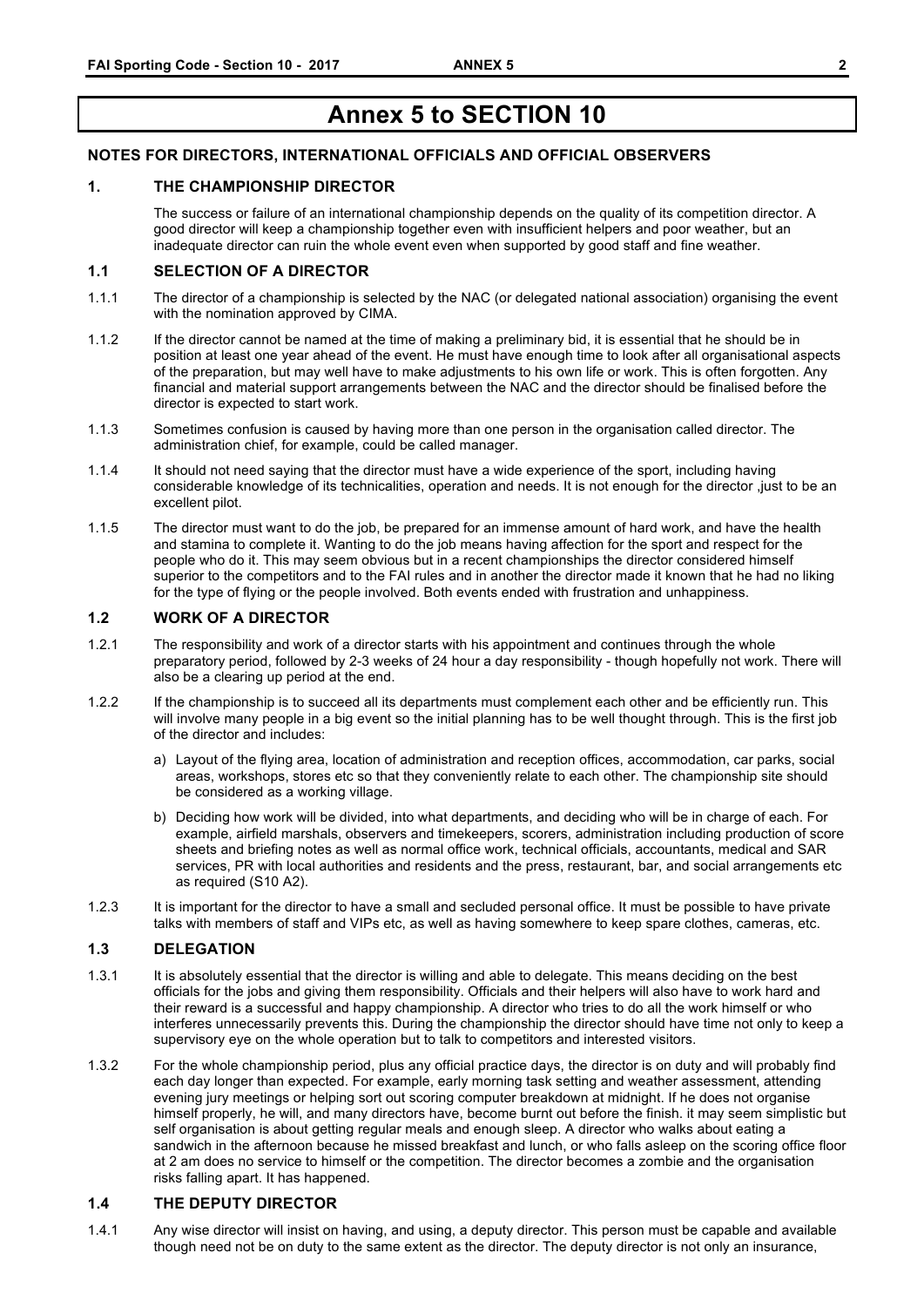should the director fall ill or have a personal emergency, but it is an extension of his eyes and ears, as well as looking after non-routine matters as the unexpected arrival of VIPs, arranging jury meeting paperwork, and ensuring that the prise giving takes place without problems.

#### **2. THE INTERNATIONAL JURY**

#### **2.1 JURY OBJECTIVES**

2.1.1 To apply the rules of the FAI Sporting Code General Section, Section 10 and the Local Regulations and come to a decision based on these rules as they are written. The "spirit" of the rules and of "sportsmanship" should not be considered if they conflict with the written rules and their intention.

#### **2.2 PROCEDURE**

2.2.1 The Jury should accept a protest, which must be in writing, only via the director or deputy director. The protest must be given to the jury president although another jury member may accept it on his behalf.

Remember that protests are made against a decision of the director, so if he has not yet made one there are no grounds yet for a protest.

- 2.2.2 Check with the director that the protest was made within the permitted time limit, and that the director has received and is holding the fee.
- 2.2.3 Read the protest carefully to ensure that it:
	- A) states the reason for the protest, and
	- B) states what the protester wants from the result.
- 2.2.4 If it is not clear what the protest is about, return it via the director to the protester asking for clarification. If necessary give extra protest time (e.g.: 1 hour) for the protest to be rewritten. It is not possible to deal effectively with a protest which is just a general grumble against the organisers.
- 2.2.5 On accepting a protest the 3 jury members should:
	- A) Read it carefully,
	- B) Decide what rules are involved and read all of them carefully,
	- C) Agree the best way to deal with the protest.

This may involve interviewing witnesses, obtaining evidence from the director, and/or studying papers, photographs and FR evidence. Since the competition has to continue while this is going on it may be sensible to see people separately rather than hold a formal "court" involving several key officials at the same time. However, it may be essential to see the director and protester together and hear their evidence directly.

2.2.6 When the 3 jury members are agreed on how they want to handle the protest, they should arrange with the director for a meeting with the officials and witnesses they wish to see.

If the Jury decides to hold a formal court, seats should be arranged for the director to sit to one side and the protester to the other. Both should be allowed to bring an interpreter, or an expert witness of their own choosing to answer questions. The jury may itself require the presence of other officials, witnesses or papers.

There is no reason why the stewards should not be present as observers, used as information gatherers, or appear as witnesses.

2.2.7 When all the necessary evidence has been obtained the jury may either announce their decision, or end the meeting and on their own further consider the evidence and come to a decision. The jury decision shall be put in writing and signed by all 3 members. Copies shall be made for the 3 jury members, the director, the protester, the notice board, and for the files.

If the protest is from the same country as one of the jury members it is usual for this member to abstain from any vote, and for this to be noted on the protest result.

2.2.8 The decision of the jury is final and applies for the remainder of the competition. If the NAC of the protester is unsatisfied, it may appeal to FAI, but this can be a long process. If the jury understands and interprets the rules properly and makes the correct decision it is extremely unlikely that the NAC will enter an appeal or that FAI would accept it.

#### **2.3 PENALTIES**

- 2.3.1 Unless a specific penalty for an offence is stated in the Local Regulations, the jury should study the penalty guidelines in the General Section and apply these appropriately without fear or favour. However, occasionally a penalty may be too severe for the circumstances. To take an example: it is normal that if a pilot does not cross a finish line he will not receive speed points. But if he crossed with sufficient height and speed but just on or beyond the end of the line, because several other aircraft were crossing at the same time and he believed there was risk of collision, taking away all speed points is very harsh although the infringement took place.
- 2.3.2 In such a case the jury could look into any ameliorating circumstances very carefully. Should they find, for example, that the only reason for crossing just beyond the end of the line was because the collision risk was real, it would not be unreasonable to allow the speed points and consider the infringement as a technical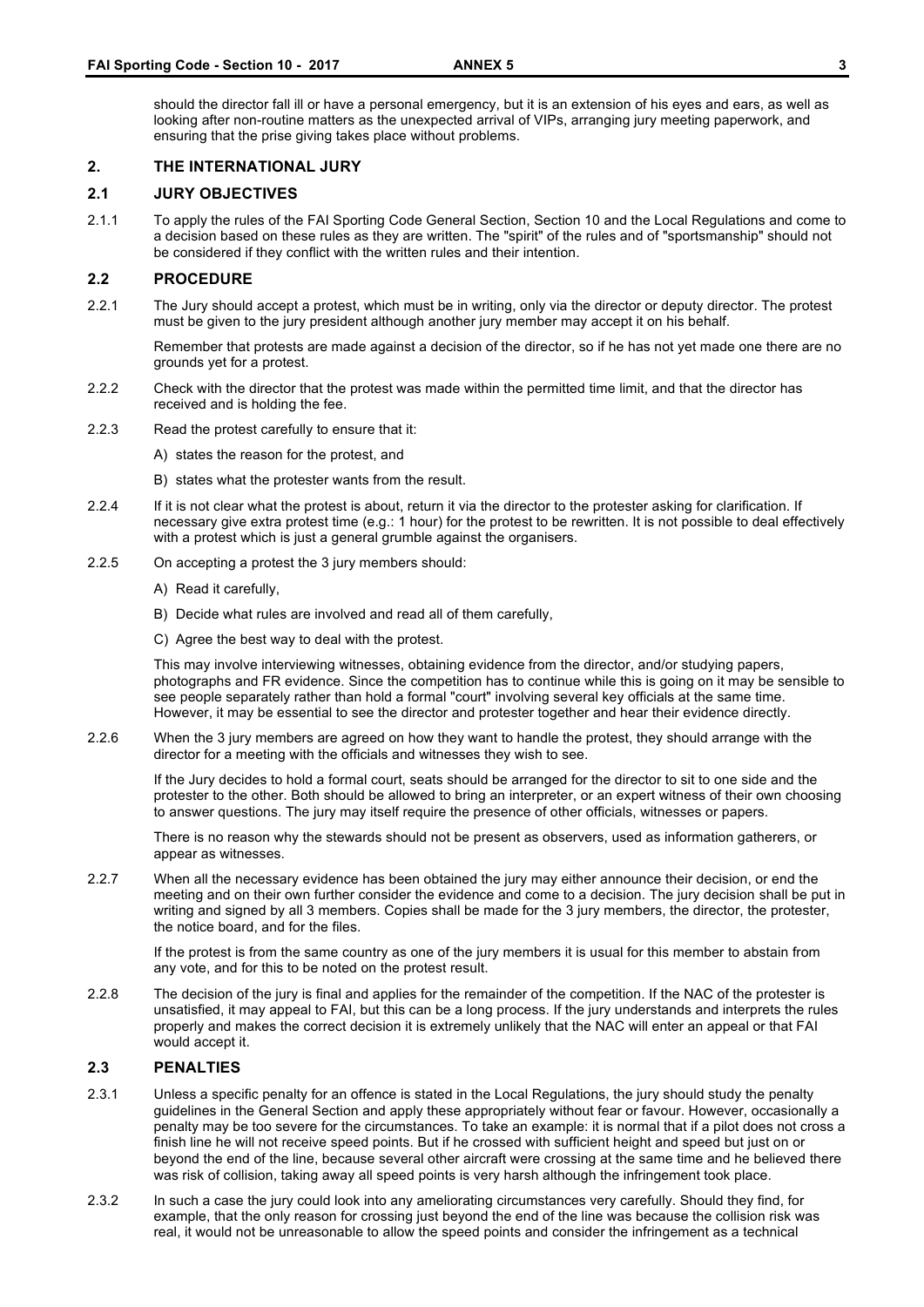offence. The penalty could be in accordance with the guidelines in the General section. The pilot would still lose points but fewer than the loss of all speed points. The protest would still be lost because the infringement had taken place and the protest fee would be forfeited, but the penalty would be more reasonable.

#### **2.4 DISQUALIFICATION**

2.4.1 The General Section guidelines are clear enough, but the Jury may have to decide whether disqualification should be for the rest of the competition or for only the day of the offence and/or the following day. (If, e.g., the pilot for any reason scored few or no points on the day of the infringement.)

### **2.5 OTHER WORK OF THE JURY**

- 2.5.1 The jury has a commitment to ensure that the director obeys the rules of the FAI and of the competition. If the jury finds that this is not the case, they are empowered, after warnings, to actually suspend or stop the event.
	- 2.5.2 While it is the responsibility of claimants to make Championship record claims, the jury is the 'official witness' and must make sure the claim is accurate in its detail and properly corrected to ISO conditions before signing it. The jury should try to be aware of impending claims especially if it is necessary to measure a course before it is dismantled.
	- 2.5.3 In championships where small team medals are available for purchase by eligible teams after the event, the Jury must pre-fill and deliver the medals application form to each team leader at or before the medals ceremony.
	- 2.5.4 It is impossible to accurately calculate the final sanction fee to be paid to CIMA by the organizer from standard published information such as entry lists and score sheets. The CIMA Jury President Report Form is provided to capture this information. It should be completed as soon as possible after the start of the event and must be returned to the CIMA President and FAI Secretariat as soon as possible after the event. (This form is a replacement for Appendix D of the International Jury Members Hand Book).
	- 2.5.5 Detailed instructions of the Jury work and the Jury Presidents checklist is to be found in the FAI document "International Jury Members Hand Book."

FINALLY, IT IS SENSIBLE FOR AT LEAST ONE JURY MEMBER TO CARRY ALL THE RULES, THE CONTEST AREA MAP, LIST OF COMPETITORS AND THE LATEST SCORE SHEETS AT ALL TIMES.

#### **3 STEWARDS**

*Appointment & Qualifications: S10 4.13*

#### **3.1 THE STEWARDS OBJECTIVES**

- 3.1.1 Stewards are advisers to the event director. They watch over the conduct of the event and report any unfairness or infringement of the Rules and Regulations or behaviour prejudicial to the safety of other competitors or the public or in any way harmful to the sport. They assemble information and facts concerning matters to be considered by the International Jury. (GS 4.3.4.2)
- 3.1.2 As stewards should be able to easily communicate with the organizers and should be experienced in competing themselves, preferably in the types of aircraft being flown in the championships, then they are expected to provide independent advice to the organizers on 'normal practice' in the way tasks are designed and run and the interpretation of the rules, regulations and penalties.

#### **3.2 THE STEWARDS' ROLE**

To be effective a steward must:

- 1) Be aware that he has no formal power or authority to make decisions. His role is one of providing advice and/or SUPPORT to the director, the International Jury, the Team Leaders AND the competitors.
- 2) Possess a thorough understanding of the FAI Sporting Code General Section, Section 10 and the local regulations and have these documents available at all times during the event. As he must advise the director on rule interpretation, it is preferable that he has been present at the CIMA meeting where the local regulations were approved. It is helpful if he has had experience in the interpretation of complex documents.
- 3) Be able to anticipate, and recognise in advance issues that may cause competitors to consider that they have not been treated fairly by the organiser. The steward should ensure that the information given to team leaders and competitors is unambiguous. He must be aware of difficulties created by language. He should ask himself "Was that briefing clear? How could the information be misinterpreted? Was the briefing consistent with the regulations? Were any changes, from what was required yesterday, clearly defined as different? Were all the items that were supposed to be covered, mentioned?" He should back up his judgement in these matters by enquiring of team leaders and/or competitors of their understanding. In addressing such issues he must not reduce the credibility of the director.
- 4) Be prudent in answering questions from team leaders and competitors His answers must be consistent with the rules and regulations and what the director has stated, or will state at briefings. If the steward is unclear in any detail, he MUST confer with the director.
- 5) Be able to establish a good working relationship with the organisers, the team leaders and competitors. By recognising potential problems in advance he should take steps to avoid them becoming issues. Many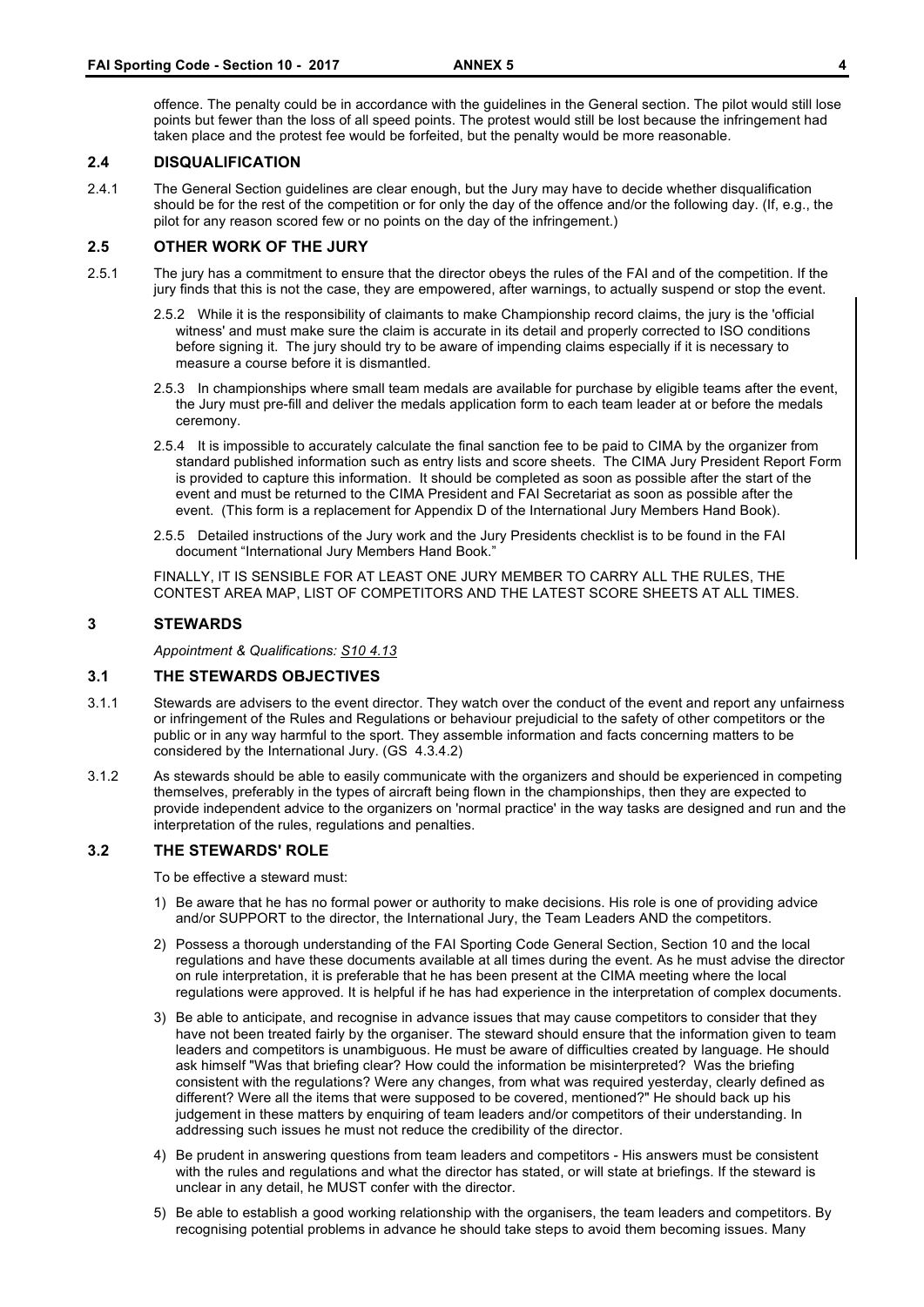problems arise from a breakdown in communications. He should be aware of the strengths and weaknesses of the director and his organisation.

- 6) Be experienced in sporting events at the highest level and the stress under which all involved operate. He must be sensitive to the human aspects.
- 7) Not take it for granted that all things are happening in accordance with the rules and/or the way they appear on the surface. He should be looking at the systems the organiser has in place to make sure that they are robust. "Are the scores being calculated correctly and is all the required information being presented in daily score sheets? How is FR data being checked? What security is in place to ensure that FR data cannot be tampered with? How are any official timepieces synchronised? What systems are in place to make sure a pilot's timings are always recorded?" These and a multitude of other questions should be asked continuously.
- 8) Be visible, watchful and observant. Take notes of incidents that may be unsafe or cause for complaint or protest. Record time of briefings, launch opening, complaints or protests being submitted. Be able to provide objective, accurate and factual evidence.

#### **3.3 AFTER A CHAMPIONSHIP**

- 3.3.1 For first category events, the FAI secretariat shall be advised by the president of the jury, within a maximum of eight days of the end of the event, of the number of protests made, together with the numbers of protests withdrawn, upheld or failed, and the respective jury decisions. (GS 3.16.2.3)
- 3.3.2 The stewards should review the event in writing, looking in particular at:
	- Problems that arose:
	- Situations that could have developed; and
	- The successes of organiser and/or the organisation.
- 3.3.3 The jury and stewards should propose to CIMA modifications to the sporting code (or other documentation) so that for future championships problems are avoided (minimised), and successes repeated.

### **4. OFFICIAL OBSERVERS**

#### **4.1. AUTHORITY**

4.1.1 Official Observers are appointed by a NAC (or its delegated National Association). They are empowered to control and certificate flights for FAI records, badges, championships and competitions in their own country and in another country if its NAC gives permission.

#### **4.2. REGISTER**

4.2.1 The NAC or its delegated national association is responsible for keeping a register of its Official Observers, for providing briefing or instruction and ensuring that access to changes to the Sporting Code is available to them. The national register should be reviewed and updated at intervals of not more than 5 years.

#### **4.3. QUALIFICATIONS**

- 4.3.1 Official Observers must know the Sporting Code General Section and Section 10 and have the integrity to control and certificate flights without favour.
- 4.3.2 Official Observers may not act as such for any flight in which they are pilot or passenger or have a personal, financial or business interest. (Owning or part owning the aircraft is not of itself considered financial interest.). If in doubt the countersignature of an independent Official Observer should be obtained.

#### **4.4. CONTROL**

- 4.4.1 Control means observing of take off, departure, finish and landing; sealing, unsealing and download and/or print-out of barograph and FR data, taking photos and videos and generally collecting enough evidence as may be required to substantiate a flight, and the signing of all certificates verifying the authenticity of that evidence.
	- 4.4.2 When flight recorders have been used in a task, the data from these shall whenever possible be collected by the organisation immediately as pilots leave the deck after landing. This may be either by collecting the flight recorders, to be returned to pilots at a later stage, or by downloading the data directly into a computer on the spot.
	- 4.4.3 Where possible and practicable, the task director shall conduct a fuel weighing procedure before the start of the competition, keeping the fuel for one or more economy tasks in quarantine until such time as they are needed during the competition. This procedure shall then be repeated immediately after the task in preparation for the next one.

#### **4.5. CERTIFICATION**

- 4.5.1 Official Observers may only certificate an event at which they were present, except that they may certificate an outlanding if they arrive soon afterwards and there is no doubt about the position of the landing.
- 4.5.2 Air Traffic Controllers on duty are considered Official Observers for observation of take off, start and finish lines, turn and control points and landing.